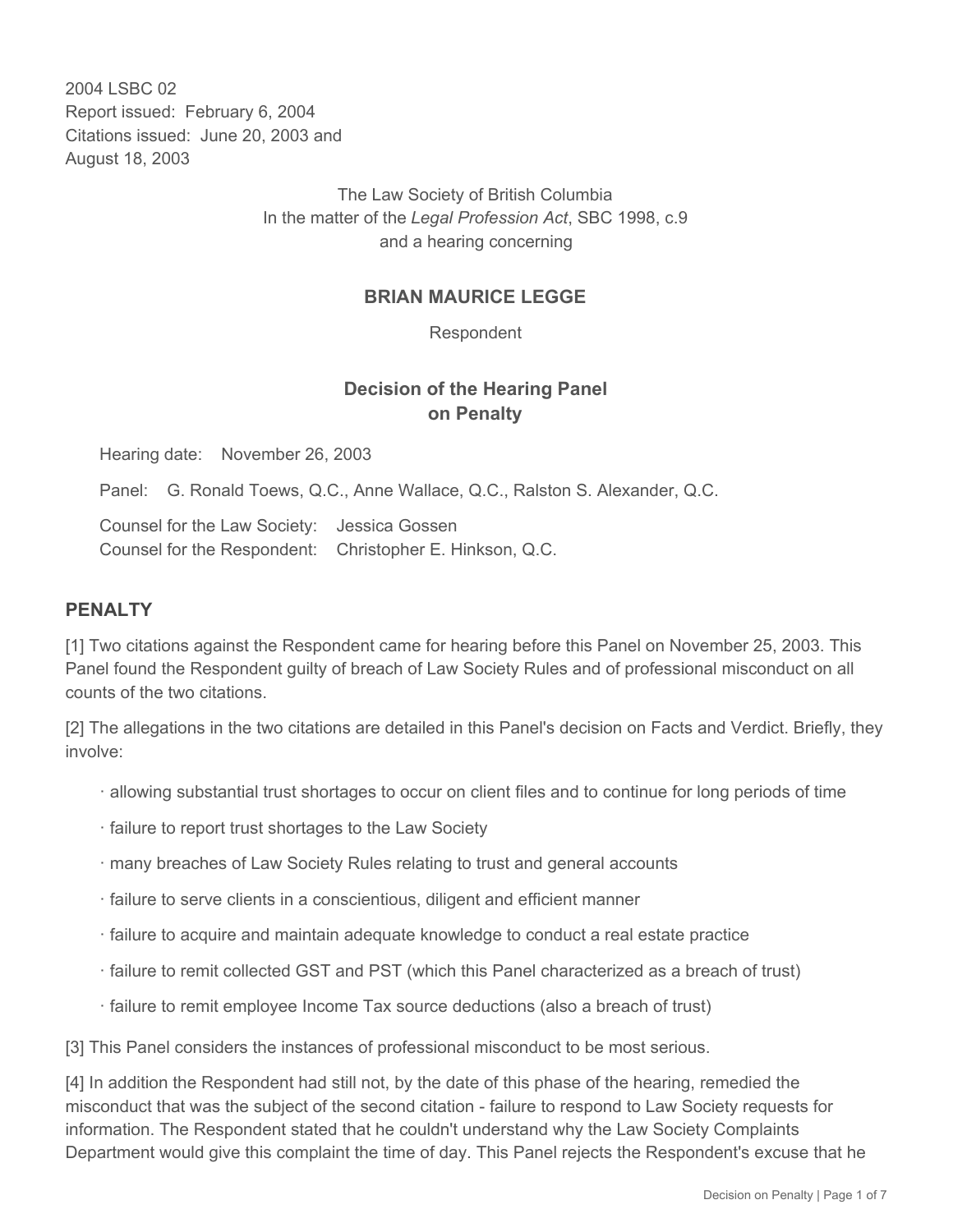did not have the use of a computer with which to write and answer as being completely inadequate and of a piece with his testimony and demeanor before the Panel - evasive and not believable.

[5] This Panel is concerned about the variety and number of breaches of Law Society Rules. They indicate a lack of interest or concern in the Rules with which the Law Society regulates the profession and tries to protect the public. This Panel is particularly concerned by the casual attitude that the Respondent displayed. For example, he indicated that he and his partner had acquired a law office accounting program but simply didn't use it and told this Panel " the vehicle was there, it just didn't have any gas in it" . As another example, with respect to his efforts to conform with trust and general record keeping, he described them as " slap happy" . The Respondent displayed the same attitude to the requirement of the May 30, 2003 s. 39 Panel that he employ a bookkeeper as a condition of practice. He testified that he just didn't have the money and so he went into practice anyway. As he put it, " I tended to put a blanket over my head" .

[6] This Panel was given the Respondent's Professional Conduct Record. It has a consistent theme of the Respondent failing to abide by Law Society rules and of being given chances to practice law appropriately and on specific terms which he then ignored.

[7] The Respondent was called to the Bar of B.C. in 1967. He practiced full time in the Vancouver area under the style of Legge & Company until 1996. He had a successful, predominantly litigation practice. For the first twenty five years he was the subject of relatively few complaints, then he had ten complaints to the Law Society between 1993 and 1998. He practiced part time in 1996 and then allowed his membership to lapse for non-payment of fees for 1997. In April of 1997, he was readmitted to practice on a part time basis. His membership lapsed briefly that year and he was readmitted to practice on a full time basis on October of 1997.

[8] In late 1997, the Respondent borrowed sufficient funds to purchase a law practice in Sechelt and shortly after that he acquired the Vancouver practice of a deceased friend - again, with borrowed funds. Neither his finances nor his health were up to carrying on one practice, let alone two and in 1998(?) the staff of his Sechelt office complained to the Law Society that the Respondent had substantially abandoned his law practice there. A custodian was then appointed on March 24, 1998.

[9] The Respondent was subject of a Conduct Review in February of 1998. Later that year a citation was authorized alleging irregularities in his reporting to the Law Society. The citation was later rescinded subject to the Respondent's undertaking not to return to practice without first obtaining a satisfactory psychiatric report.

[10] The Respondent failed to pay his annual Law Society fees for 1999 and ceased to be a member at the end of 1998. In 1999 he applied for reinstatement but the Credentials Committee of the Law Society ordered a hearing into his fitness to return to the practice of law. At the Credentials hearing held in 2000, the Panel found that the Respondent's practice difficulties were attributable to depression. The Panel ordered that he be reinstated subject to regular reporting to the Law Society outlining the nature of his practice and, also regular reporting from his doctor.

[11] The Respondent subsequently practiced as an associate with two different firms between October of 2000 and May of 2002, but found the terms of his association unremunerative. At the second firm he met an articled student and once that student was called to the Bar, the Respondent practiced with him in partnership from May of 2002 until April of 2003. In May of 2003, the Law Society applied to have the Respondent suspended from practice pursuant to s. 39 of the *Legal Profession Act*. A Panel of Benchers declined to suspend him, but required that he fulfill certain conditions before returning to practice. The Respondent returned to practice on August 21, 2003, although it subsequently appeared that he had not fulfilled one of the requirements of the May, 2003 Panel, namely that he employ a bookkeeper. The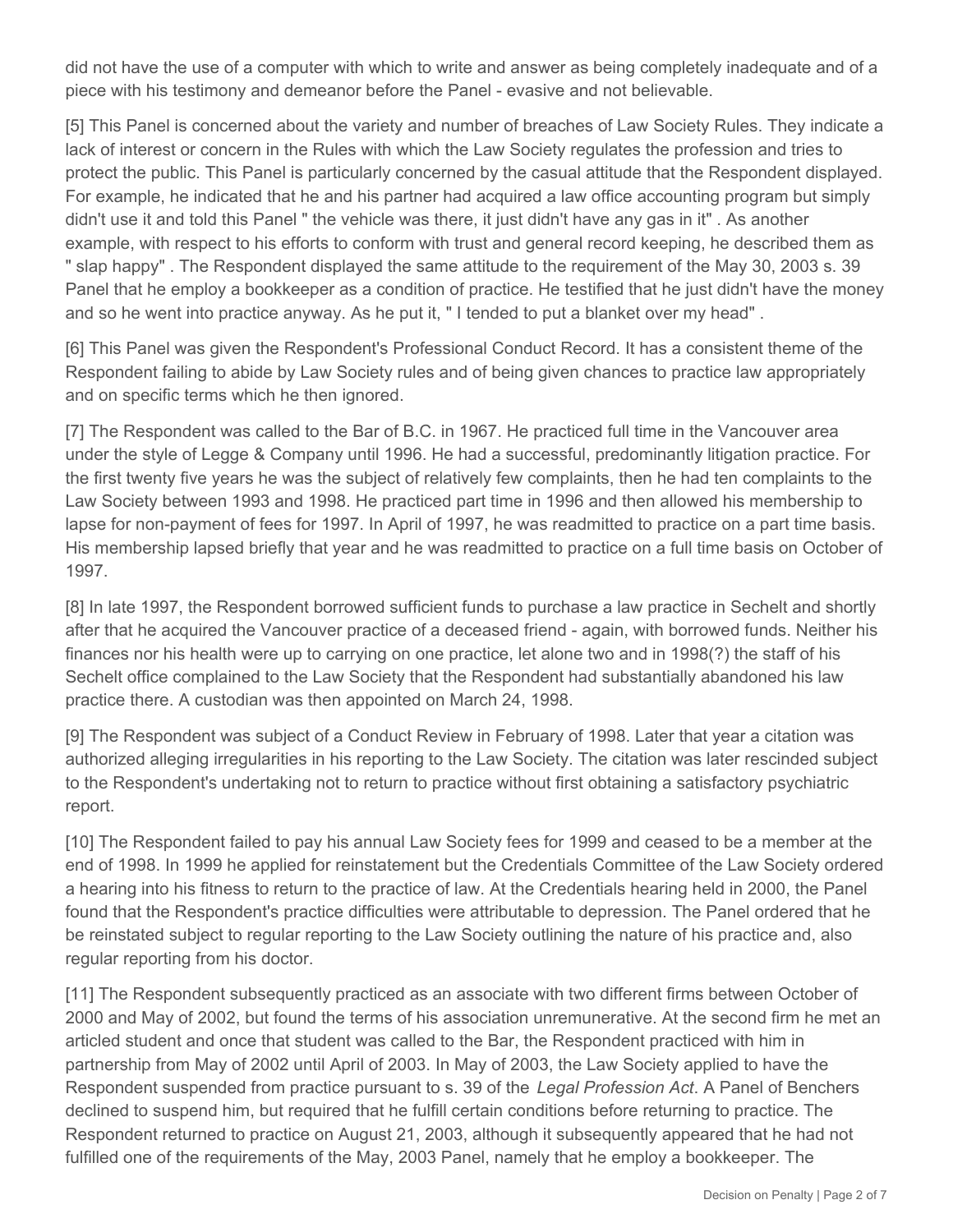Respondent practiced from August 21 st until November 10, 2003, when he was suspended from practice by another s. 39 Panel. This Panel has not been advised of the reason for the November 10th suspension and Law Society counsel advised this Panel that the reasons for that suspension were not relevant to this matter.

[12] The Respondent was subject of another Conduct Review in June of 2003, arising from a complaint that in October of 2001, he had missed a limitation date. It was the Respondent's opinion that he had not missed a limitation date at law, although he did report the matter to the Law Society insurer. He admitted that for ten months he failed to advise his client of the possibility of his having missed a limitation date and furthermore, he had failed to do so despite repeated urgings by a lawyer with whom he had been associated in October of 2001.

[13] The Conduct Review Subcommittee noted that when the Respondent was asked if he had advised Law Society staff of the breakdown of his partnership in April of 2003, as required by the Panel which allowed him to return to practice, he first stated that he had done so but later agreed that he had not. Indeed, by June 17, 2003, he had not submitted the practice report due April 1, 2003.

[14] The Conduct Review Subcommittee noted that the Respondent stated that he did not feel that he was suffering from a clinical depression at the time of the Conduct Review. The Panel recommended, however, that the Respondent be evaluated by a psychiatrist and that the Law Society underwrite the psychiatrist's fee. The Subcommittee noted that " We are deeply concerned that his ability to continue to practice is questionable and it must be monitored carefully."

[15] The Respondent's mental health had been a concern to the Law Society for some time. It is of particular concern to this Panel because the Respondent appears to have acknowledged his problems in different degrees at different times.

[16] The Panel at the reinstatement hearing noted that the Respondent received treatment in 1998 and 1999 which improved his health to the point that his psychiatrist indicated that he was fit to return to the practice of law but warned that " He can have another episode of depression at some time in the future" . This Panel contrasts the extensive evidence regarding depression led before the 2000 reinstatement Panel, including the Respondent's statement to the Conduct Review Subcommittee that as of June, 2003 he did not feel he was suffering from clinical depression, with the Respondent's evidence at this Hearing that he did not attribute this misconduct or breaches of the Rules to depression except to say that at the time of the breaches his professional and personal life " became pretty hairy" .

[17] The Respondent's history and, perhaps, part of his problems must be seen in the context of his investments in the stock market, especially in the notorious, failed mining company, Bre-Ex. The Respondent invested heavily in that stock so that when it reached its top value, his net worth on paper was about \$15,000,000. When Bre-Ex collapsed, so did the Respondent's net worth. However, the Bre-Ex collapse did not result in his immediate ruin. Months after the collapse of Bre-Ex he still had sufficient credit to borrow enough funds to purchase two law practices. This Panel, notes, as well, that both the Respondent's depression and the upsurge of complaints against him to the Law Society predate the Bre-Ex collapse.

[18] Law Society counsel urged this Panel to impose a penalty consistent with a finding of dishonesty and urged a significant suspension, as well as order that the Respondent pay costs. Law Society counsel pointed out the factors enumerated in *Ogilvie* and suggested that this Panel emphasize the element of deterrence. Law Society counsel urged the Panel to require the Respondent to participate in a further psychiatric evaluation, to be paid for by the Law Society.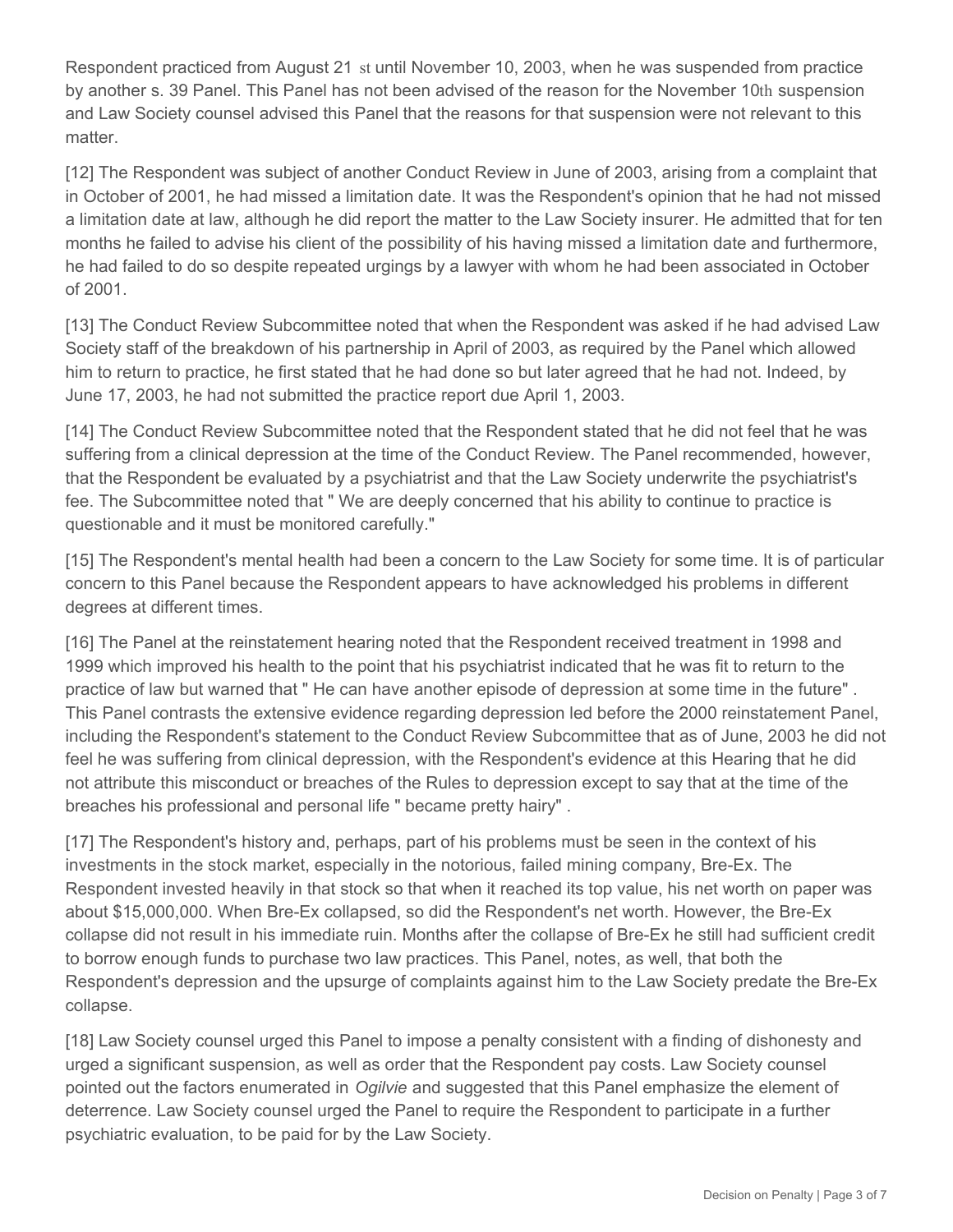[19] Counsel for the Respondent acknowledged that this Panel is not bound by precedent but should recognize that it is desirable that there be consistency in Law Society decisions. He argued that the usual penalty for misconduct similar to the Respondent's has involved some combination of a fine, a reprimand and an order of some costs. He advised the Panel that the Respondent cannot afford a fine. He submitted that the Respondent was, as a result of the s. 39 Hearing on May 30, 2003, effectively suspended until he had met that Panel's requirements, which was almost three months. He also pointed out that the Respondent has been under an additional suspension since November 10, 2003. He asked this Panel to credit the Respondent with that time under suspension and submitted the total time of suspension time exceeds the penalties in the various precedents cited. His position is that this Panel should reprimand the Respondent and that it is unrealistic to expect that the Respondent will be able to find another lawyer willing to employ him or be his partner. He suggested that this Panel impose a requirement that the Respondent enter into a Practice Supervision Agreement acceptable to the Law Society. The Respondent did not take issue with a requirement that he participate in a further psychiatric evaluation.

[20] Counsel for the Law Society and the Respondent have drawn this Panel's attention to a number of precedents involving lawyers who have been guilty of Rule breaches and misconduct similar to those of the Respondent. This Panel will not discuss all of the cases submitted by counsel but will deal with cases we consider relevant - *Ogilvie*: Discipline Case Digest 99/25, *Bridal*: Discipline Case Digest 02/12, *Andres-*Auger: Discipline Case Digest 94/11, *Ashton*: Discipline Case Digest 93/3 and *Kruse*: Discipline Case Digest 02/09.

[21] *Ogilvie* provides a template of sorts with which Law Society discipline panels can assess the seriousness of a particular case. Without using *Ogilvie* as a complete check list, this Panel will deal with aspects of the factors mentioned which it considers relevant.

[22] The age and experience of the Respondent: the age and experience of the Respondent weigh against him. He is a senior practitioner and should have known better.

[23] The previous character of the Respondent, including details of prior discipline: this report has summarized the Respondent's discipline history and the apparent lack of improvement, resulting in this hearing. Positive letters of reference were filed in the April, 2000 Conduct Review and showed the Respondent enjoyed a good reputation in the profession then. No such evidence was led at this hearing.

[24] The advantage gained, or to be gained by the Respondent: there was no apparent, long range advantage to be gained by the Respondent by his conduct, save to keep the leaky ship of his practice afloat a while longer.

[25] The number of times the offending conduct occurred: the Respondent's offending conduct occurred over the whole period of his last partnership. He allowed trust shortages to go on for months. At the time of the hearing, he still had not replied substantively to the Law Society request that he answer the accusation that was the substance of the second citation - a period of eight months.

[26] Whether the Respondent has acknowledged the misconduct and taken steps to disclose or redress the wrong and the presence or absence of other mitigating circumstances : the Respondent was cooperative with the Law Society auditor and the person sent to review his practice when he investigated the Respondent's practice in the Spring of 2003. He was prepared to negotiate, at least, a conditional admission and did expedite this Hearing by agreeing to a Statement of Facts rather than requiring the Law Society to prove the citations. However, he tended to gloss over the seriousness of his misconduct and did not point to any mitigating circumstances for it, other than his insolvency. And, as previously noted, his failure to respond to the Law Society request for information was still ongoing at the time of the Hearing.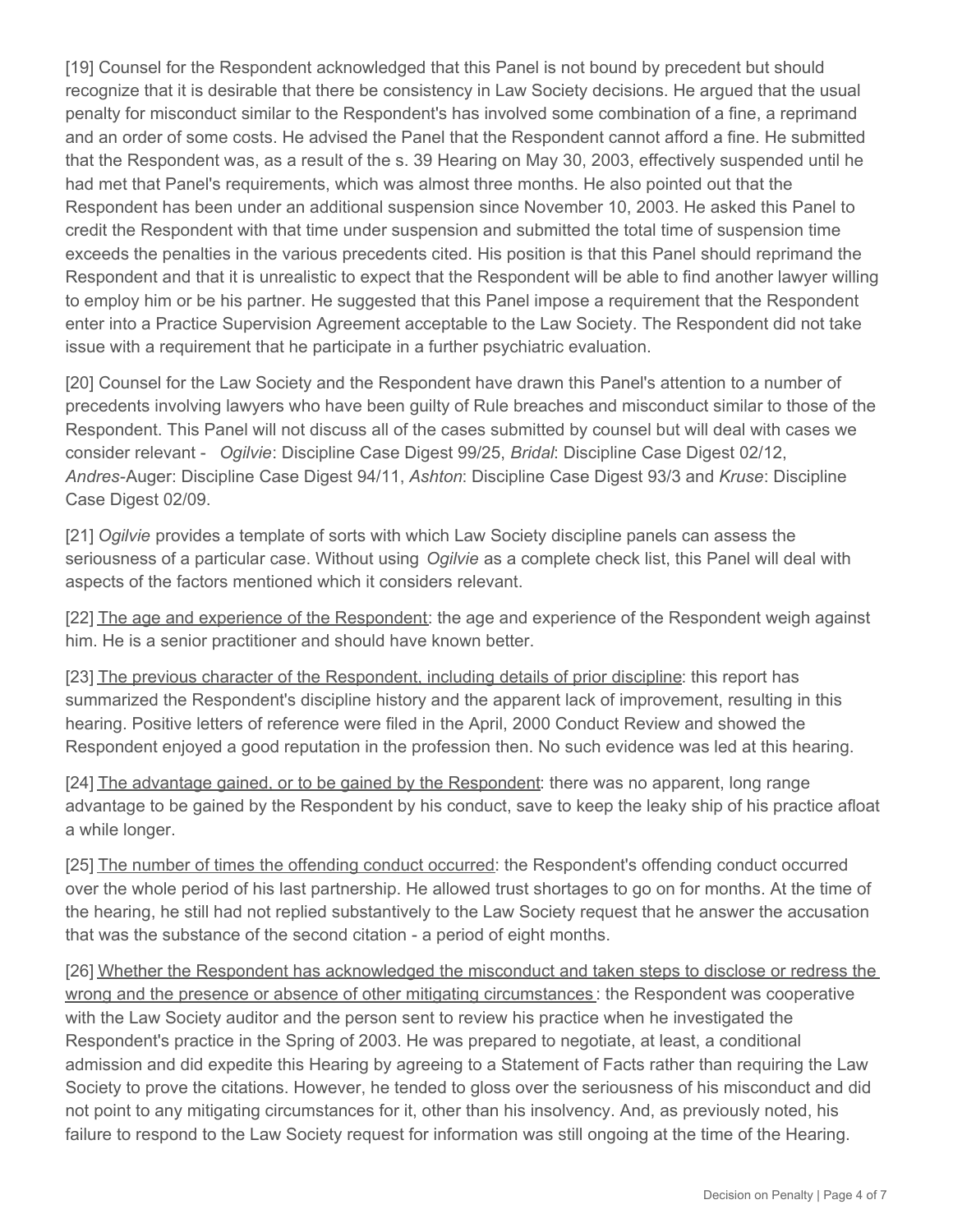[27] The possibility of remediating or rehabilitating the Respondent: this Panel is most concerned about the likelihood of rehabilitating the Respondent. He has consistently ignored Law Society Rules and appears to think that obligations imposed upon him as a condition of returning to practice can be ignored. As previously noted, he failed to file a quarterly report ordered to do so by the reinstatement Panel in 2000, and he failed to employ a bookkeeper as required by the s. 39 Panel which allowed him to continue to practice. This Panel shares the view of the 2003 Conduct Review Subcommittee when they stated " We are deeply concerned that his ability to continue to practice is questionable and that it must be monitored carefully" .

[28] The impact of the proposed penalty on the Respondent: the Panel is aware that any monetary penalty or award of costs against him will have a severe impact on the Respondent because of his insolvency and that a suspension will impact his ability to earn a living as a lawyer. The Panel notes that the living he has made as a lawyer had, at best, been minimal since 2000.

[29] The need for specific deterrence: the Respondent has repeatedly been given chances to continue to practice law if he would comply with certain conditions and he has repeatedly abused those opportunities. His casual attitude towards maintaining financial and other records and to responding to requests for information from the Law Society dates back years. This Panel feels that it must be brought home to him that the Law Society requirements are a mandatory condition of his continuing to practice. They are not optional.

[30] The need for general deterrence: all lawyers need to know that this type of misconduct is serious and will not be tolerated. Lawyers cannot be casual about handling trust monies, replying to Law Society communications or conforming to any other Law Society Rules. Members of the public must have confidence that monies they pay to a lawyer in the course of business or as taxes on lawyers services will be used for the purposes for which they were paid and will not be handled in a way that the Respondent himself described as a " slap happy" fashion.

[31] In considering the range of penalties in similar cases, this Panel considers *Bridal*, *Andres-Auger*, *Ashton* and *Kruse* to be most on point. *Bridal* was guilty of failing to respond to Law Society requests for information, he used his trust account for non-trust transactions and he violated other Law Society financial Rules. Bridal's counsel and Law Society counsel made joint submissions as to penalty, which the Panel followed. In *Bridal* there was no reference to a previous discipline history. This Panel regards *Bridal* as being on the most lenient end of the penalty scale for the conduct proven. While lenient, *Bridal* did have severe restrictions put on his future practice - he was allowed to practice only as an employee of another lawyer and could not handle trust funds. The Respondent in the case before us says he could not fulfill such a term and asks to be able to practice on his own, subject to a Practice Supervision Agreement.

[32] *Andres-Auger* mishandled trust funds and failed to keep financial records in the manner required by the Law Society and failed to file a Form 47 for nine months, despite repeated requests from the Law Society. She was fined \$1,750.00 and ordered to pay costs of \$6,000.00 and was required to undergo a Credentials hearing before she could be reinstated. The Panel in that case held that a fine rather than suspension was appropriate because of the time that the member had been out of practice - over fourteen months - and because of her unique personal circumstances.

[33] *Ashton* was found guilty of creating trust shortages on his files and failing to remedy them promptly and of transferring funds from trust before the work was completed. He also failed to maintain financial records as required by the Law Society. The Panel in *Ashton* concluded that his misconduct arose from his inexperience, stress and personal problems. The Panel noted that he had taken steps to remedy his difficulties prior to investigation by the Law Society and but for those circumstances a larger fine or suspension could be warranted. He was reprimanded, fined \$1,000.00 and ordered to pay \$2,850.00 in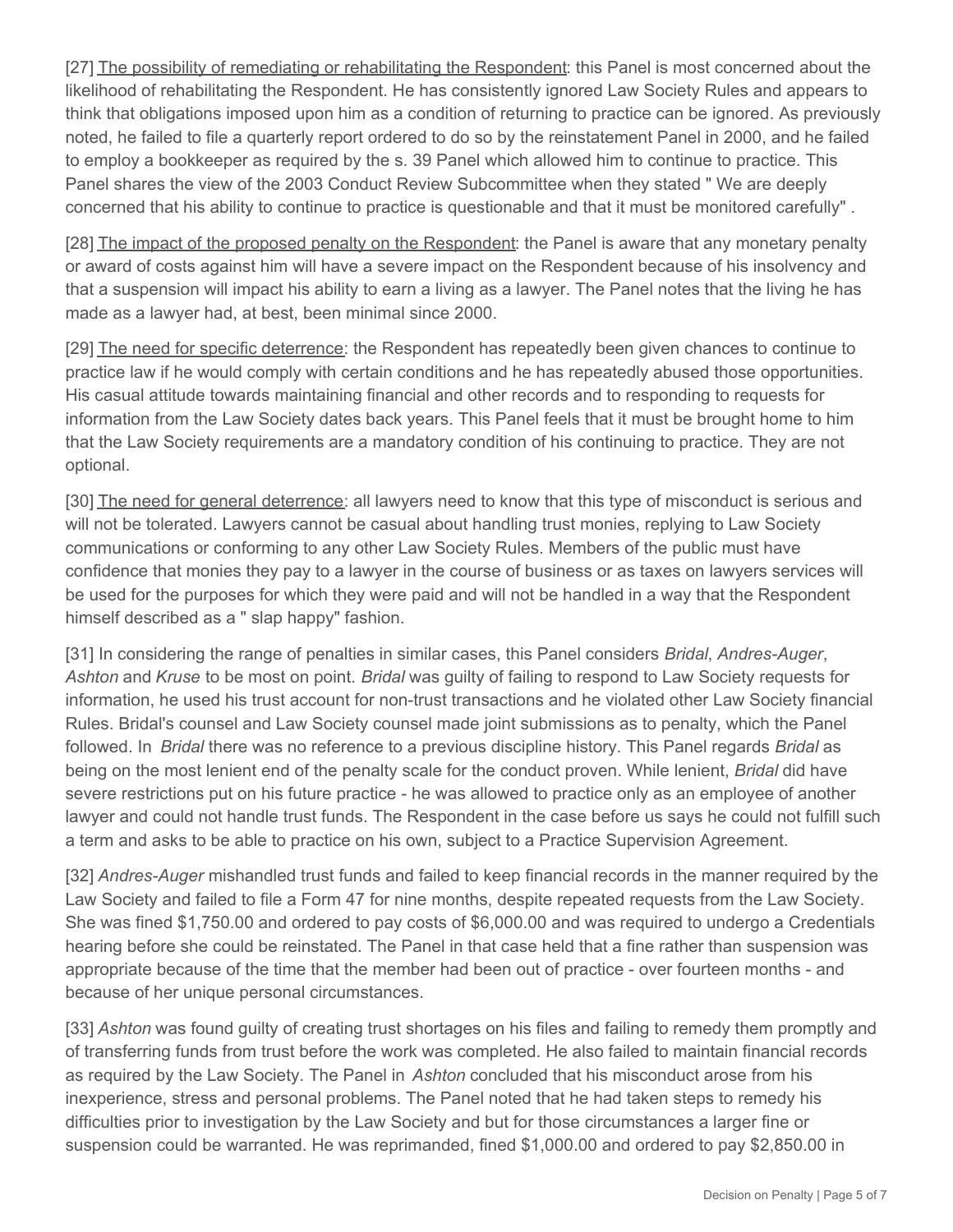costs. As well, he was required to practice only as an employee or partner of another lawyer.

[34] *Kruse* was an egregious example of failure to respond to Law Society communications. As in the case before this Panel, at the tie of hearing the member had still not communicated as requested by the Law Society. *Kruse* was fined \$3,000.00 for failure to reply. By the time of the hearing he had left the practice of law for other endeavors and therefore a suspension would not have been practical.

[35] In the case before us, the Respondent was not inexperienced, as in the *Ashton* case. He was a lawyer of long standing who should have known better and simply disregarded rules and trust obligations. Also unlike *Ashton* the Respondent had done nothing to remedy the accounting chaos of his partnership. When given another opportunity to correct the error of his ways, he responded by ignoring the requirements placed on him. Unlike *Andres-Auger* the Respondent has not been out of practice for over a year. It was about two and a half months before he could fulfill the requirements of the May 2003 s. 39 Panel. This Panel cannot comment on the effect or relevance of his suspension since November 10, 2003.

[36] The misconduct in *Bridal* is, on its face, similar to the misconduct of the Respondent. However, as the *Bridal* case contains no reference to his previous discipline history, it is difficult to compare the two cases.

[37] This Panel agrees with Law Society counsel and counsel for the Respondent that it would be appropriate to approach penalty " globally" , i.e. impose one penalty for all the counts of the two citations rather than penalize each count individually.

[38] In arriving at its decision, this Panel is most concerned with:

· deterrence of the member. This Panel has not been impressed with the Respondent's attitude towards his misconduct, as demonstrated during this Hearing.

· Maintaining the public's confidence in the legal profession. The notorious case of *Martin Wirick* has brought the Law Society governance very much into the public eye. The Law Society must be seen to ensure proper care is taken of the money the public entrusts to lawyers and that lawyers are accountable for the handling of those funds.

[39] This Panel is of the view that an appropriate penalty in this case is an aggregate 8 month suspension. We are prepared to credit the Respondent with the time he spent out of practice during the summer of 2003 and the time between the Penalty Hearing and the handing down of this decision on Penalty.

[40] Accordingly, the Respondent is ordered suspended for a further 3 months from the date of issuance of this decision.

[41] This Panel further orders that prior to returning to practice:

1. The Respondent will submit to a psychiatric evaluation satisfactory to the Law Society, performed by a psychiatrist acceptable to the Law Society, at the Law Society's expense.

2. The Respondent will enter into a Practice Supervision Agreement, on terms acceptable to the Law Society, with the Practice Supervisor to be paid by the Respondent.

3. The Respondent will provide a substantive response to the Law Society requests for information that were the subject of the August 18, 2003 citation.

[42] With respect to costs, Law Society counsel submitted a Bill of Costs in the amount of \$14,692.00. The sum includes costs for the s. 39 Hearing in May, 2003, and two days hearing for November 25th and 26th, 2003. Counsel for the Respondent has pointed out that the November hearing involved two half days rather